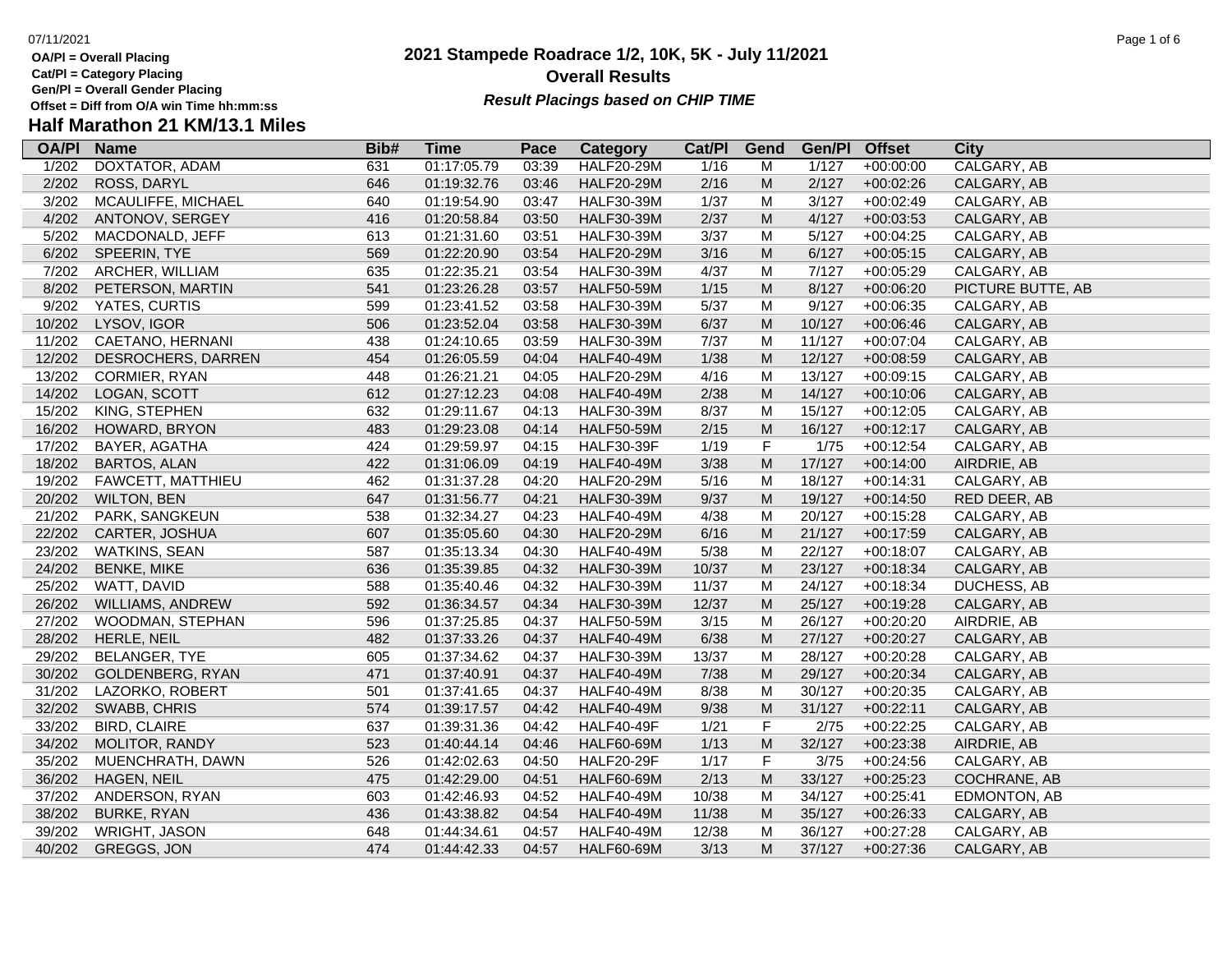**OA/Pl = Overall Placing Cat/Pl = Category Placing**

**Gen/Pl = Overall Gender Placing**

### **2021 Stampede Roadrace 1/2, 10K, 5K - July 11/2021** 07/11/2021 Page 2 of 6 **Overall Results** Gen/PI = Overall Gender Placing<br>Offset = Diff from O/A win Time hh:mm:ss *Result Placings based on CHIP TIME*

| <b>OA/PI</b> | <b>Name</b>              | Bib# | <b>Time</b> | Pace  | Category          | Cat/PI | Gend                                                                                                       | Gen/Pl | <b>Offset</b> | City              |
|--------------|--------------------------|------|-------------|-------|-------------------|--------|------------------------------------------------------------------------------------------------------------|--------|---------------|-------------------|
| 41/202       | <b>ATICI, MEHMET</b>     | 417  | 01:44:51.55 | 04:58 | <b>HALF40-49M</b> | 13/38  | M                                                                                                          | 38/127 | $+00:27:45$   | CALGARY, AB       |
| 42/202       | SCHNEIDER, DALE          | 560  | 01:44:56.16 | 04:58 | <b>HALF40-49M</b> | 14/38  | M                                                                                                          | 39/127 | $+00:27:50$   | CALGARY, AB       |
| 43/202       | HENDERSON, CECILE        | 480  | 01:45:09.54 | 04:59 | <b>HALF40-49F</b> | 2/21   | $\mathsf F$                                                                                                | 4/75   | $+00:28:03$   | CALGARY, AB       |
| 44/202       | TAYLOR, KYLE             | 576  | 01:45:13.46 | 04:59 | <b>HALF30-39M</b> | 14/37  | ${\sf M}$                                                                                                  | 40/127 | $+00:28:07$   | CALGARY, AB       |
| 45/202       | PLETNYOV, OLEKSIY        | 627  | 01:45:17.56 | 04:59 | <b>HALF30-39M</b> | 15/37  | M                                                                                                          | 41/127 | $+00:28:11$   | CALGARY, AB       |
| 46/202       | WAGHRAY LUTZ, JAY        | 585  | 01:45:18.14 | 04:59 | <b>HALF30-39M</b> | 16/37  | M                                                                                                          | 42/127 | $+00:28:12$   | CALGARY, AB       |
| 47/202       | HENRY, DAN               | 481  | 01:45:23.68 | 04:59 | <b>HALF20-29M</b> | 7/16   | M                                                                                                          | 43/127 | $+00:28:17$   | RED DEER, AB      |
| 48/202       | <b>BRANDT, JUANITA</b>   | 429  | 01:45:57.64 | 05:01 | <b>HALF40-49F</b> | 3/21   | F                                                                                                          | $5/75$ | $+00:28:51$   | CALGARY, AB       |
| 49/202       | REISINGER, MAXWELL       | 645  | 01:46:00.42 | 05:01 | <b>HALF20-29M</b> | 8/16   | M                                                                                                          | 44/127 | $+00:28:54$   | CALGARY, AB       |
| 50/202       | <b>BRIDGES, JASON</b>    | 653  | 01:46:21.00 | 05:02 | <b>HALF30-39M</b> | 17/37  | M                                                                                                          | 45/127 | $+00:29:15$   | CALGARY, AB       |
| 51/202       | <b>BROWN, VALERIE</b>    | 433  | 01:46:31.54 | 05:02 | <b>HALF30-39F</b> | 2/19   | $\mathsf F$                                                                                                | 6/75   | $+00:29:25$   | AIRDRIE, AB       |
| 52/202       | MOORE, JODI              | 641  | 01:46:39.31 | 05:03 | <b>HALF40-49F</b> | 4/21   | F                                                                                                          | 7/75   | $+00:29:33$   | CALGARY, AB       |
| 53/202       | CHESHIRE, MICHAEL        | 444  | 01:47:14.02 | 05:04 | <b>HALF30-39M</b> | 18/37  | M                                                                                                          | 46/127 | $+00:30:08$   | CALGARY, AB       |
| 54/202       | LANSINK, SANNE           | 493  | 01:47:15.47 | 05:04 | <b>HALF20-29F</b> | 2/17   | F                                                                                                          | 8/75   | $+00:30:09$   | THREE HILLS, AB   |
| 55/202       | <b>BOURGET, FRANCOIS</b> | 427  | 01:48:13.72 | 05:07 | <b>HALF30-39M</b> | 19/37  | M                                                                                                          | 47/127 | $+00:31:07$   | CALGARY, AB       |
| 56/202       | GIBBS, WILLIAM           | 468  | 01:48:28.69 | 05:08 | <b>HALF30-39M</b> | 20/37  | M                                                                                                          | 48/127 | $+00:31:22$   | CALGARY, AB       |
| 57/202       | RUEBEN, ARIANA           | 555  | 01:48:45.30 | 05:09 | <b>HALF20-29F</b> | 3/17   | $\mathsf F$                                                                                                | 9/75   | $+00:31:39$   | CALGARY, AB       |
| 58/202       | RAMBOLD, SPENCER         | 548  | 01:48:46.48 | 05:09 | <b>HALF16-19M</b> | 1/5    | ${\sf M}$                                                                                                  | 49/127 | $+00:31:40$   | CALGARY, AB       |
| 59/202       | ROBINSON, JEFF           | 551  | 01:48:56.86 | 05:09 | <b>HALF40-49M</b> | 15/38  | M                                                                                                          | 50/127 | $+00:31:51$   | CALGARY, AB       |
| 60/202       | WOLSEY, JENNA            | 595  | 01:49:27.49 | 05:11 | <b>HALF20-29F</b> | 4/17   | F                                                                                                          | 10/75  | $+00:32:21$   | CALGARY, AB       |
| 61/202       | MCCAFFERTY, ROD          | 514  | 01:49:27.63 | 05:11 | <b>HALF50-59M</b> | 4/15   | M                                                                                                          | 51/127 | $+00:32:21$   | CALGARY, AB       |
| 62/202       | STRUEBY, JILL            | 573  | 01:49:36.70 | 05:11 | <b>HALF30-39F</b> | 3/19   | $\mathsf F$                                                                                                | 11/75  | $+00:32:30$   | CALGARY, AB       |
| 63/202       | ROWLANDS, MARGARET       | 554  | 01:49:40.80 | 05:11 | <b>HALF50-59F</b> | 1/13   | F                                                                                                          | 12/75  | $+00:32:34$   | CALGARY, AB       |
| 64/202       | <b>BROOKS, GAIL</b>      | 621  | 01:50:00.50 | 05:12 | <b>HALF50-59F</b> | 2/13   | F                                                                                                          | 13/75  | $+00:32:54$   | CALGARY, AB       |
| 65/202       | <b>KROSHUS, CLAIRE</b>   | 633  | 01:50:02.29 | 05:12 | <b>HALF60-69F</b> | 1/2    | $\mathsf F$                                                                                                | 14/75  | $+00:32:56$   | CALGARY, AB       |
| 66/202       | ARCHER, BEN              | 634  | 01:50:36.61 | 05:14 | HALF30-39M        | 21/37  | $\mathsf{M}% _{T}=\mathsf{M}_{T}\!\left( a,b\right) ,\ \mathsf{M}_{T}=\mathsf{M}_{T}\!\left( a,b\right) ,$ | 52/127 | $+00:33:30$   | CALGARY, AB       |
| 67/202       | MELBOURN, OLIVER         | 519  | 01:50:49.59 | 05:15 | <b>HALF20-29M</b> | 9/16   | M                                                                                                          | 53/127 | $+00:33:43$   | CALGARY, AB       |
| 68/202       | RO, DAE-KYUN             | 550  | 01:50:51.27 | 05:15 | <b>HALF50-59M</b> | 5/15   | ${\sf M}$                                                                                                  | 54/127 | $+00:33:45$   | CALGARY, AB       |
| 69/202       | <b>WREFORD, KELLI</b>    | 598  | 01:51:14.47 | 05:16 | <b>HALF50-59F</b> | 3/13   | $\mathsf F$                                                                                                | 15/75  | $+00:34:08$   | CALGARY, AB       |
| 70/202       | HOPE, ERIN               | 623  | 01:51:17.24 | 05:16 | <b>HALF20-29F</b> | 5/17   | F                                                                                                          | 16/75  | $+00:34:11$   | EDMONTON, AB      |
| 71/202       | MURPHY, STEVE            | 650  | 01:51:22.11 | 05:16 | <b>HALF60-69M</b> | 4/13   | M                                                                                                          | 55/127 | $+00:34:16$   | CALGARY, AB       |
| 72/202       | MULLANE, GRACE           | 642  | 01:51:45.65 | 05:17 | <b>HALF20-29F</b> | 6/17   | F                                                                                                          | 17/75  | $+00:34:39$   | SHERWOOD PARK, AB |
| 73/202       | MORINEAU, OSCAR          | 626  | 01:51:52.63 | 05:18 | <b>HALF40-49M</b> | 16/38  | M                                                                                                          | 56/127 | $+00:34:46$   | CALGARY, AB       |
| 74/202       | OVEREND, BILL            | 535  | 01:51:58.77 | 05:18 | <b>HALF60-69M</b> | 5/13   | ${\sf M}$                                                                                                  | 57/127 | $+00:34:52$   | CALGARY, AB       |
| 75/202       | TANG, KENNETH            | 575  | 01:52:00.21 | 05:18 | <b>HALF40-49M</b> | 17/38  | M                                                                                                          | 58/127 | $+00:34:54$   | CALGARY, AB       |
| 76/202       | CAPLIN, JOSEPH           | 630  | 01:52:08.48 | 05:18 | <b>HALF40-49M</b> | 18/38  | M                                                                                                          | 59/127 | $+00:35:02$   | EDMONTON, AB      |
| 77/202       | FORD, MELISSA            | 463  | 01:52:13.92 | 05:19 | <b>HALF40-49F</b> | 5/21   | $\mathsf F$                                                                                                | 18/75  | $+00:35:08$   | KATY, TX          |
| 78/202       | MACKENZIE, MIKE          | 507  | 01:52:14.23 | 05:19 | <b>HALF30-39M</b> | 22/37  | M                                                                                                          | 60/127 | $+00:35:08$   | CALGARY, AB       |
| 79/202       | FORD, RUSS               | 610  | 01:52:14.29 | 05:19 | <b>HALF40-49M</b> | 19/38  | M                                                                                                          | 61/127 | $+00:35:08$   | KATY, TX          |
| 80/202       | OCHOA, ANA               | 643  | 01:52:23.02 | 05:19 | <b>HALF20-29F</b> | 7/17   | F.                                                                                                         | 19/75  | $+00:35:17$   | CALGARY, AB       |
|              |                          |      |             |       |                   |        |                                                                                                            |        |               |                   |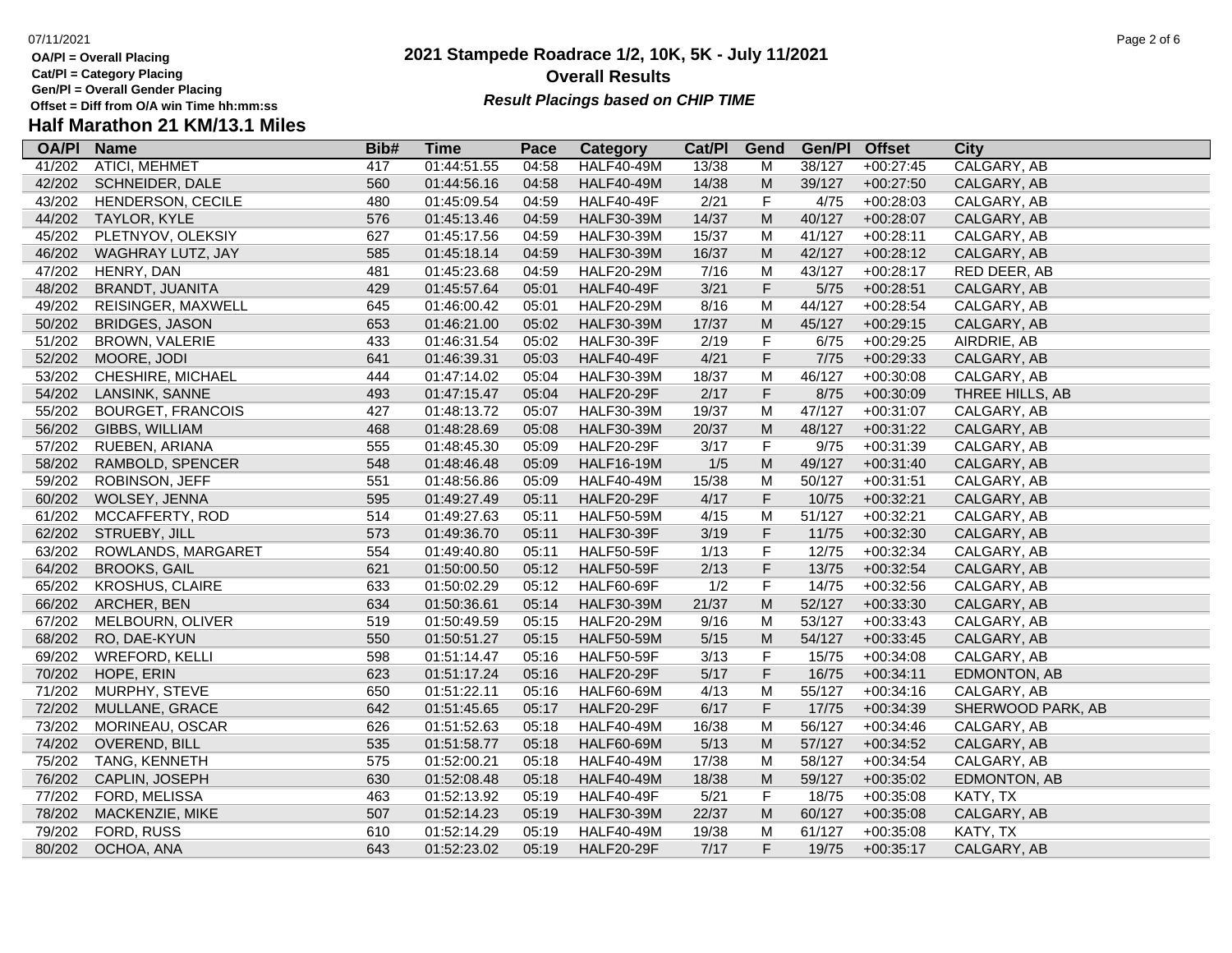- **OA/Pl = Overall Placing Cat/Pl = Category Placing**
- 
- **Gen/Pl = Overall Gender Placing**

### **2021 Stampede Roadrace 1/2, 10K, 5K - July 11/2021** 07/11/2021 Page 3 of 6 **Overall Results Result Placings based on CHIP TIME**

| <b>OA/PI</b> | <b>Name</b>            | Bib# | <b>Time</b> | Pace  | Category          | Cat/PI | Gend                                                                                                       | Gen/Pl | <b>Offset</b> | City               |
|--------------|------------------------|------|-------------|-------|-------------------|--------|------------------------------------------------------------------------------------------------------------|--------|---------------|--------------------|
| 81/202       | <b>VIERNEZA, MIKE</b>  | 584  | 01:52:23.49 | 05:19 | <b>HALF40-49M</b> | 20/38  | M                                                                                                          | 62/127 | $+00:35:17$   | <b>CALGARY, AB</b> |
| 82/202       | LAW, LACEY             | 499  | 01:52:25.87 | 05:19 | <b>HALF30-39F</b> | 4/19   | F                                                                                                          | 20/75  | $+00:35:20$   | CALGARY, AB        |
| 83/202       | COSWAN, ANDREA         | 450  | 01:52:26.15 | 05:19 | <b>HALF40-49F</b> | 6/21   | $\mathsf F$                                                                                                | 21/75  | $+00:35:20$   | CALGARY, AB        |
| 84/202       | AGOAWIKE, LEONARD      | 601  | 01:52:27.00 | 05:19 | <b>HALF50-59M</b> | 6/15   | $\mathsf{M}% _{T}=\mathsf{M}_{T}\!\left( a,b\right) ,\ \mathsf{M}_{T}=\mathsf{M}_{T}\!\left( a,b\right) ,$ | 63/127 | $+00:35:21$   | CALGARY, AB        |
| 85/202       | LIU, DAWEI             | 504  | 01:52:32.90 | 05:20 | <b>HALF30-39M</b> | 23/37  | M                                                                                                          | 64/127 | $+00:35:27$   | CALGARY, AB        |
| 86/202       | LAURSEN, ALLISON       | 495  | 01:52:47.39 | 05:20 | <b>HALF40-49F</b> | 7/21   | F                                                                                                          | 22/75  | $+00:35:41$   | CALGARY, AB        |
| 87/202       | HELMLE, AMANDA         | 479  | 01:52:54.06 | 05:21 | <b>HALF30-39F</b> | 5/19   | F                                                                                                          | 23/75  | $+00:35:48$   | FORT MCMURRAY, AB  |
| 88/202       | PRICE, KENT            | 542  | 01:52:57.07 | 05:21 | <b>HALF40-49M</b> | 21/38  | $\mathsf{M}% _{T}=\mathsf{M}_{T}\!\left( a,b\right) ,\ \mathsf{M}_{T}=\mathsf{M}_{T}\!\left( a,b\right) ,$ | 65/127 | $+00:35:51$   | COCHRANE, AB       |
| 89/202       | MCLELLAN, LLOYD        | 517  | 01:53:06.99 | 05:21 | <b>HALF40-49M</b> | 22/38  | M                                                                                                          | 66/127 | $+00:36:01$   | CALGARY, AB        |
| 90/202       | STEELE, BRITTANY       | 618  | 01:53:27.48 | 05:22 | <b>HALF30-39F</b> | 6/19   | F                                                                                                          | 24/75  | $+00:36:21$   | CALGARY, AB        |
| 91/202       | LAM, CHRISTINA         | 652  | 01:53:30.87 | 05:22 | <b>HALF20-29F</b> | 8/17   | F                                                                                                          | 25/75  | $+00:36:25$   |                    |
| 92/202       | OWEL, THEO             | 536  | 01:53:31.76 | 05:22 | <b>HALF60-69M</b> | 6/13   | M                                                                                                          | 67/127 | $+00:36:25$   | STRATHMORE, AB     |
| 93/202       | SNELGROVE, ALEX        | 566  | 01:53:32.49 | 05:22 | <b>HALF20-29M</b> | 10/16  | M                                                                                                          | 68/127 | $+00:36:26$   | CALGARY, AB        |
| 94/202       | <b>BANTLE, GARY</b>    | 420  | 01:53:33.82 | 05:22 | <b>HALF50-59M</b> | 7/15   | $\mathsf{M}% _{T}=\mathsf{M}_{T}\!\left( a,b\right) ,\ \mathsf{M}_{T}=\mathsf{M}_{T}\!\left( a,b\right) ,$ | 69/127 | $+00:36:28$   | CALGARY, AB        |
| 95/202       | RAMSAY, CRAIG          | 651  | 01:53:42.36 | 05:23 | <b>HALF30-39M</b> | 24/37  | M                                                                                                          | 70/127 | $+00:36:36$   | CALGARY, AB        |
| 96/202       | KING, MARTIN           | 639  | 01:54:08.89 | 05:24 | <b>HALF50-59M</b> | 8/15   | ${\sf M}$                                                                                                  | 71/127 | $+00:37:03$   | CALGARY, AB        |
| 97/202       | KALSI, JARNAIL         | 625  | 01:54:41.52 | 05:26 | <b>HALF40-49M</b> | 23/38  | M                                                                                                          | 72/127 | $+00:37:35$   | ROCKY VIEW, AB     |
| 98/202       | OISHI, SEIJI           | 532  | 01:55:05.90 | 05:27 | <b>HALF16-19M</b> | 2/5    | ${\sf M}$                                                                                                  | 73/127 | $+00:38:00$   | CALGARY, AB        |
| 99/202       | <b>BARHAM, FRED</b>    | 421  | 01:55:42.32 | 05:29 | <b>HALF60-69M</b> | 7/13   | M                                                                                                          | 74/127 | $+00:38:36$   | CALGARY, AB        |
| 100/202      | FALLEN, BRIA           | 461  | 01:55:42.78 | 05:29 | <b>HALF30-39F</b> | 7/19   | F                                                                                                          | 26/75  | $+00:38:36$   | CALGARY, AB        |
| 101/202      | MRAZ, CHRIS            | 525  | 01:56:36.73 | 05:31 | <b>HALF30-39M</b> | 25/37  | M                                                                                                          | 75/127 | $+00:39:30$   | CALGARY, AB        |
| 102/202      | SOULLIERE, COREY       | 568  | 01:57:07.95 | 05:33 | <b>HALF30-39M</b> | 26/37  | ${\sf M}$                                                                                                  | 76/127 | $+00:40:02$   | AIRDRIE, AB        |
| 103/202      | MCINNIS, GERARD        | 515  | 01:57:08.93 | 05:33 | <b>HALF50-59M</b> | 9/15   | M                                                                                                          | 77/127 | $+00:40:03$   | CALGARY, AB        |
| 104/202      | CALVERO, JUNEER        | 622  | 01:58:15.22 | 05:36 | <b>HALF50-59M</b> | 10/15  | M                                                                                                          | 78/127 | $+00:41:09$   | CALGARY, AB        |
| 105/202      | PETERS, WES            | 614  | 01:59:03.74 | 05:38 | <b>HALF60-69M</b> | 8/13   | M                                                                                                          | 79/127 | $+00:41:57$   | CALGARY, AB        |
| 106/202      | <b>KSENIC, JOHN</b>    | 654  | 01:59:11.03 | 05:38 | <b>HALF50-59M</b> | 11/15  | $\mathsf{M}% _{T}=\mathsf{M}_{T}\!\left( a,b\right) ,\ \mathsf{M}_{T}=\mathsf{M}_{T}\!\left( a,b\right) ,$ | 80/127 | $+00:42:05$   | CALGARY, AB        |
| 107/202      | LEE, MICHAEL           | 503  | 01:59:23.98 | 05:39 | <b>HALF20-29M</b> | 11/16  | M                                                                                                          | 81/127 | $+00:42:18$   | CALGARY, AB        |
| 108/202      | HULL, JONATHAN         | 485  | 01:59:49.20 | 05:40 | <b>HALF30-39M</b> | 27/37  | ${\sf M}$                                                                                                  | 82/127 | $+00:42:43$   | CALGARY, AB        |
| 109/202      | TROUSDALE, ANYA        | 581  | 02:00:11.86 | 05:41 | HALF40-49F        | 8/21   | F                                                                                                          | 27/75  | $+00:43:06$   | CHESTERMERE, AB    |
| 110/202      | YOUNGER, ANDY          | 649  | 02:00:14.92 | 05:41 | <b>HALF40-49M</b> | 24/38  | $\mathsf{M}% _{T}=\mathsf{M}_{T}\!\left( a,b\right) ,\ \mathsf{M}_{T}=\mathsf{M}_{T}\!\left( a,b\right) ,$ | 83/127 | $+00:43:09$   | CALGARY, AB        |
| 111/202      | CALLAWAY, TRAVIS       | 439  | 02:00:43.17 | 05:43 | <b>HALF30-39M</b> | 28/37  | M                                                                                                          | 84/127 | $+00:43:37$   | CALGARY, AB        |
| 112/202      | <b>SCHMIDT, LAUREN</b> | 616  | 02:00:59.96 | 05:44 | <b>HALF30-39F</b> | 8/19   | F                                                                                                          | 28/75  | $+00:43:54$   | CALGARY, AB        |
| 113/202      | <b>LAWSON, PATRICK</b> | 500  | 02:01:04.53 | 05:44 | <b>HALF30-39M</b> | 29/37  | M                                                                                                          | 85/127 | $+00:43:58$   | CALGARY, AB        |
| 114/202      | SMITH, TAYLOR          | 565  | 02:02:02.38 | 05:47 | <b>HALF20-29F</b> | 9/17   | F                                                                                                          | 29/75  | $+00:44:56$   | CALGARY, AB        |
| 115/202      | EMBERLEY, STEPHANIE    | 459  | 02:02:35.23 | 05:48 | <b>HALF30-39F</b> | 9/19   | F                                                                                                          | 30/75  | $+00:45:29$   | CALGARY, AB        |
| 116/202      | STONEMAN, MATT         | 572  | 02:02:51.96 | 05:49 | <b>HALF16-19M</b> | 3/5    | $\mathsf{M}% _{T}=\mathsf{M}_{T}\!\left( a,b\right) ,\ \mathsf{M}_{T}=\mathsf{M}_{T}\!\left( a,b\right) ,$ | 86/127 | $+00:45:46$   | CALGARY, AB        |
| 117/202      | <b>JACKSON, ADEN</b>   | 488  | 02:02:52.68 | 05:49 | <b>HALF16-19M</b> | 4/5    | M                                                                                                          | 87/127 | $+00:45:46$   | CALGARY, AB        |
| 118/202      | O'CALLAGHAN, AIDAN     | 530  | 02:03:03.63 | 05:49 | <b>HALF30-39M</b> | 30/37  | M                                                                                                          | 88/127 | $+00:45:57$   | CALGARY, AB        |
| 119/202      | CUTTS-WILTSE, KIM      | 452  | 02:03:03.70 | 05:49 | <b>HALF40-49F</b> | 9/21   | F                                                                                                          | 31/75  | $+00:45:57$   | CALGARY, AB        |
| 120/202      | POWELL, RACHAEL        | 628  | 02:03:20.52 | 05:50 | <b>HALF40-49F</b> | 10/21  | F                                                                                                          | 32/75  | $+00:46:14$   | CALGARY, AB        |
|              |                        |      |             |       |                   |        |                                                                                                            |        |               |                    |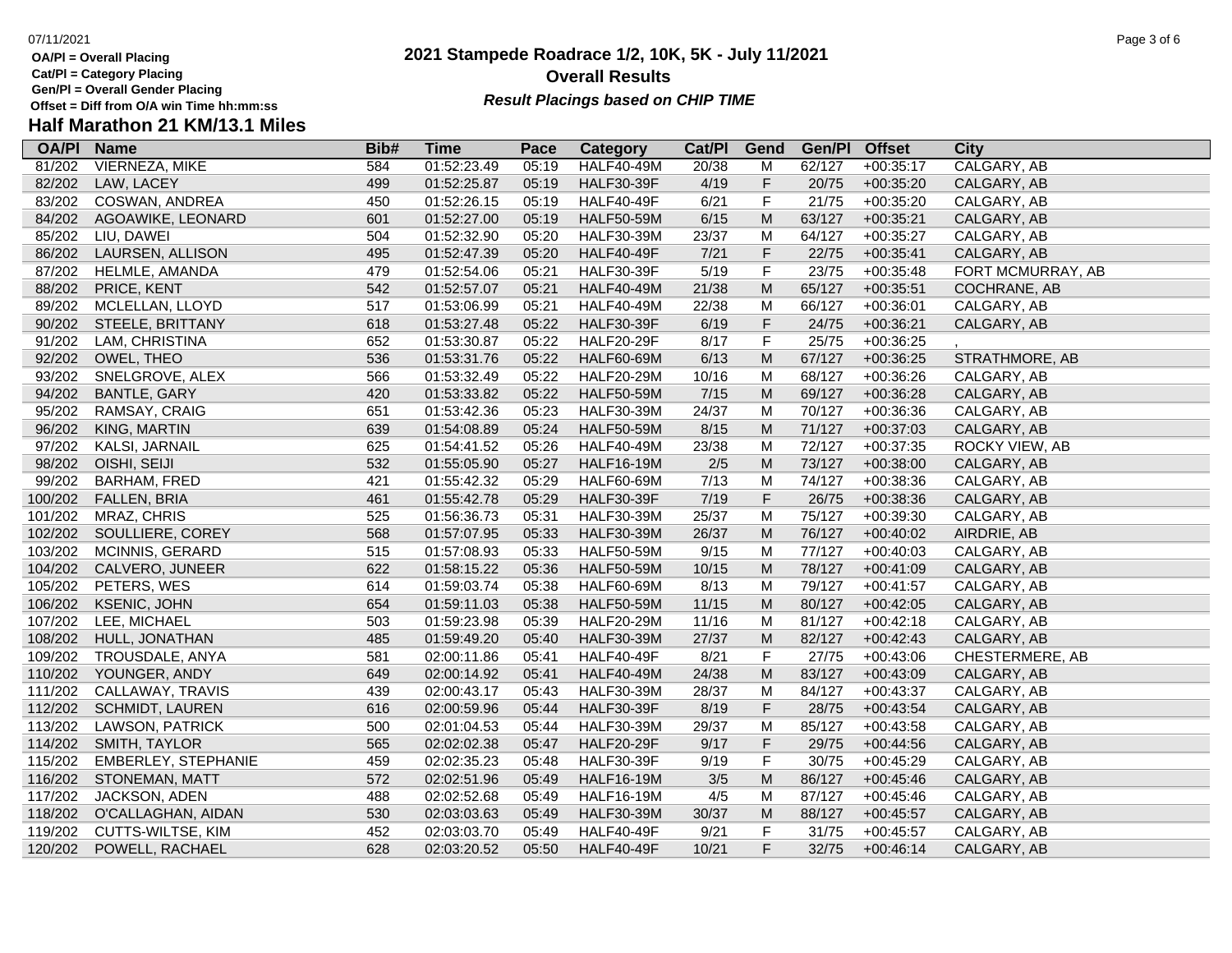**OA/Pl = Overall Placing Cat/Pl = Category Placing**

**Gen/Pl = Overall Gender Placing**

### **2021 Stampede Roadrace 1/2, 10K, 5K - July 11/2021** 07/11/2021 Page 4 of 6 **Overall Results Result Placings based on CHIP TIME**

| <b>OA/PI</b> | <b>Name</b>              | Bib# | Time        | Pace  | Category          | Cat/PI | Gend                                                                                                       | Gen/Pl  | <b>Offset</b> | City               |
|--------------|--------------------------|------|-------------|-------|-------------------|--------|------------------------------------------------------------------------------------------------------------|---------|---------------|--------------------|
| 121/202      | MCADAM, TRACI            | 513  | 02:03:40.56 | 05:51 | <b>HALF40-49F</b> | 11/21  | F                                                                                                          | 33/75   | $+00:46:34$   | <b>CALGARY, AB</b> |
| 122/202      | HANNAH, KEITH            | 477  | 02:04:32.58 | 05:54 | <b>HALF60-69M</b> | 9/13   | M                                                                                                          | 89/127  | $+00:47:26$   | SYLVAN LAKE, AB    |
| 123/202      | DHARMALINGAM, RAJKUMAR   | 609  | 02:05:07.09 | 05:55 | <b>HALF40-49M</b> | 25/38  | M                                                                                                          | 90/127  | $+00:48:01$   | CALGARY, AB        |
| 124/202      | DAUMLER, MAGGIE          | 453  | 02:06:27.59 | 05:59 | <b>HALF20-29F</b> | 10/17  | $\mathsf F$                                                                                                | 34/75   | $+00:49:21$   | CALGARY, AB        |
| 125/202      | <b>COLBOURNE, CHRIS</b>  | 446  | 02:06:33.39 | 05:59 | <b>HALF40-49M</b> | 26/38  | M                                                                                                          | 91/127  | +00:49:27     | AIRDRIE, AB        |
| 126/202      | <b>MELNITSKI, TIM</b>    | 520  | 02:07:24.83 | 06:02 | <b>HALF60-69M</b> | 10/13  | ${\sf M}$                                                                                                  | 92/127  | $+00:50:19$   | CALGARY, AB        |
| 127/202      | <b>BLACKER, WILLOW</b>   | 426  | 02:07:48.27 | 06:03 | <b>HALF30-39F</b> | 10/19  | F                                                                                                          | 35/75   | $+00:50:42$   | CALGARY, AB        |
| 128/202      | HANSON, LEE              | 478  | 02:07:58.17 | 06:03 | <b>HALF50-59M</b> | 12/15  | $\mathsf{M}% _{T}=\mathsf{M}_{T}\!\left( a,b\right) ,\ \mathsf{M}_{T}=\mathsf{M}_{T}\!\left( a,b\right) ,$ | 93/127  | $+00:50:52$   | CALGARY, AB        |
| 129/202      | SINGH, AMANJOT           | 562  | 02:08:16.15 | 06:04 | <b>HALF30-39M</b> | 31/37  | M                                                                                                          | 94/127  | $+00:51:10$   | CALGARY, AB        |
| 130/202      | PELLETIER, KYRA          | 540  | 02:08:55.59 | 06:06 | <b>HALF16-19F</b> | 1/3    | $\mathsf F$                                                                                                | 36/75   | $+00:51:49$   | SPRUCE GROVE, AB   |
| 131/202      | PELLETIER, CHRISTINE     | 539  | 02:08:55.66 | 06:06 | <b>HALF40-49F</b> | 12/21  | F                                                                                                          | 37/75   | $+00:51:49$   | SPRUCE GROVE, AB   |
| 132/202      | HUFF, GORDON             | 484  | 02:09:22.83 | 06:07 | <b>HALF70-79M</b> | 1/3    | ${\sf M}$                                                                                                  | 95/127  | $+00:52:17$   | RED DEER, AB       |
| 133/202      | <b>BURGESS, NEAL</b>     | 435  | 02:09:32.17 | 06:08 | <b>HALF40-49M</b> | 27/38  | M                                                                                                          | 96/127  | $+00:52:26$   | CALGARY, AB        |
| 134/202      | LIU, TAO                 | 611  | 02:09:36.14 | 06:08 | <b>HALF30-39M</b> | 32/37  | ${\sf M}$                                                                                                  | 97/127  | $+00:52:30$   | CALGARY, AB        |
| 135/202      | <b>BUTT, STEPHANIE</b>   | 655  | 02:10:10.02 | 06:10 | <b>HALF30-39F</b> | 11/19  | F                                                                                                          | 38/75   | $+00:53:04$   | CALGARY, AB        |
| 136/202      | ARAUJO, STEVEN           | 620  | 02:10:46.11 | 06:11 | <b>HALF30-39M</b> | 33/37  | $\mathsf{M}% _{T}=\mathsf{M}_{T}\!\left( a,b\right) ,\ \mathsf{M}_{T}=\mathsf{M}_{T}\!\left( a,b\right) ,$ | 98/127  | $+00:53:40$   | CALGARY, AB        |
| 137/202      | BRIMACOMBE, ADELINE      | 430  | 02:11:14.84 | 06:13 | <b>HALF30-39F</b> | 12/19  | F                                                                                                          | 39/75   | $+00:54:09$   | CALGARY, AB        |
| 138/202      | RAKAI, LISA              | 547  | 02:11:20.05 | 06:13 | <b>HALF40-49F</b> | 13/21  | F                                                                                                          | 40/75   | $+00:54:14$   | HIGH RIVER, AB     |
| 139/202      | SAUVE, ANN               | 559  | 02:11:39.35 | 06:14 | <b>HALF20-29F</b> | 11/17  | F                                                                                                          | 41/75   | $+00:54:33$   | STRATHMORE, AB     |
| 140/202      | VENNE, DARCY             | 583  | 02:11:46.51 | 06:14 | <b>HALF60-69M</b> | 11/13  | $\mathsf{M}% _{T}=\mathsf{M}_{T}\!\left( a,b\right) ,\ \mathsf{M}_{T}=\mathsf{M}_{T}\!\left( a,b\right) ,$ | 99/127  | $+00:54:40$   | CALGARY, AB        |
| 141/202      | AUBIE, JUSTIN            | 418  | 02:11:51.39 | 06:14 | <b>HALF20-29M</b> | 12/16  | M                                                                                                          | 100/127 | $+00:54:45$   | CALGARY, AB        |
| 142/202      | PURCELL, ALEX            | 544  | 02:11:51.51 | 06:14 | <b>HALF20-29M</b> | 13/16  | M                                                                                                          | 101/127 | $+00:54:45$   | CALGARY, AB        |
| 143/202      | THOMSON, NICOLE          | 580  | 02:11:57.73 | 06:15 | <b>HALF30-39F</b> | 13/19  | F                                                                                                          | 42/75   | $+00:54:51$   | CALGARY, AB        |
| 144/202      | DOUCET, JOHANNE          | 456  | 02:12:15.68 | 06:16 | <b>HALF50-59F</b> | 4/13   | F                                                                                                          | 43/75   | $+00:55:09$   | CALGARY, AB        |
| 145/202      | SABO-WALSH, BOJANA       | 557  | 02:12:25.51 | 06:16 | <b>HALF30-39F</b> | 14/19  | F                                                                                                          | 44/75   | $+00:55:19$   | CALGARY, AB        |
| 146/202      | MCKAIN, AMBER            | 516  | 02:12:40.97 | 06:17 | <b>HALF40-49F</b> | 14/21  | F                                                                                                          | 45/75   | $+00:55:35$   | CALGARY, AB        |
| 147/202      | WELSH, KERRY             | 589  | 02:12:54.92 | 06:17 | <b>HALF40-49F</b> | 15/21  | F                                                                                                          | 46/75   | $+00:55:49$   | OKOTOKS, AB        |
| 148/202      | LAVALLIE, ORLIN          | 496  | 02:13:02.60 | 06:18 | <b>HALF50-59M</b> | 13/15  | M                                                                                                          | 102/127 | $+00:55:56$   | CALGARY, AB        |
| 149/202      | PURCHASE, KRISTA         | 545  | 02:13:04.32 | 06:18 | <b>HALF30-39F</b> | 15/19  | F                                                                                                          | 47/75   | $+00:55:58$   | CALGARY, AB        |
| 150/202      | <b>BANKS, PETER</b>      | 419  | 02:13:11.11 | 06:18 | <b>HALF40-49M</b> | 28/38  | ${\sf M}$                                                                                                  | 103/127 | $+00:56:05$   | OKOTOKS, AB        |
| 151/202      | RAGHUCHANDRA, SACHIN     | 629  | 02:13:29.19 | 06:19 | <b>HALF40-49M</b> | 29/38  | M                                                                                                          | 104/127 | $+00:56:23$   | CALGARY, AB        |
| 152/202      | WALKER, MARIE            | 586  | 02:13:44.26 | 06:20 | <b>HALF16-19F</b> | 2/3    | F                                                                                                          | 48/75   | $+00:56:38$   | CALGARY, AB        |
| 153/202      | <b>CORMIER, YANICK</b>   | 449  | 02:13:53.77 | 06:20 | <b>HALF40-49M</b> | 30/38  | M                                                                                                          | 105/127 | $+00:56:47$   | LAVAL, QC          |
| 154/202      | LECLAIR, ISABELLE        | 502  | 02:13:53.98 | 06:20 | <b>HALF30-39F</b> | 16/19  | F                                                                                                          | 49/75   | $+00:56:48$   | LAVAL, QC          |
| 155/202      | <b>WICHERS, BRITTANY</b> | 590  | 02:14:02.09 | 06:21 | <b>HALF20-29F</b> | 12/17  | F                                                                                                          | 50/75   | $+00:56:56$   | LETHBRIDGE, AB     |
| 156/202      | <b>WICHERS, STACEY</b>   | 591  | 02:14:02.13 | 06:21 | <b>HALF50-59F</b> | 5/13   | F                                                                                                          | 51/75   | $+00:56:56$   | LETHBRIDGE, AB     |
| 157/202      | MANITOPYES, CARRIE       | 510  | 02:15:59.86 | 06:26 | <b>HALF50-59F</b> | 6/13   | F                                                                                                          | 52/75   | $+00:58:54$   | CALGARY, AB        |
| 158/202      | BRIMACOMBE, RACHAEL      | 432  | 02:16:09.76 | 06:27 | <b>HALF20-29F</b> | 13/17  | F                                                                                                          | 53/75   | $+00:59:03$   | CALGARY, AB        |
| 159/202      | DHILLON, SOHAN SINGH     | 638  | 02:17:09.52 | 06:30 | <b>HALF70-79M</b> | 2/3    | M                                                                                                          | 106/127 | $+01:00:03$   | CALGARY, AB        |
| 160/202      | MILBURY, DAWSON          | 521  | 02:17:20.36 | 06:30 | HALF60-69M        | 12/13  | M                                                                                                          | 107/127 | $+01:00:14$   | CALGARY, AB        |
|              |                          |      |             |       |                   |        |                                                                                                            |         |               |                    |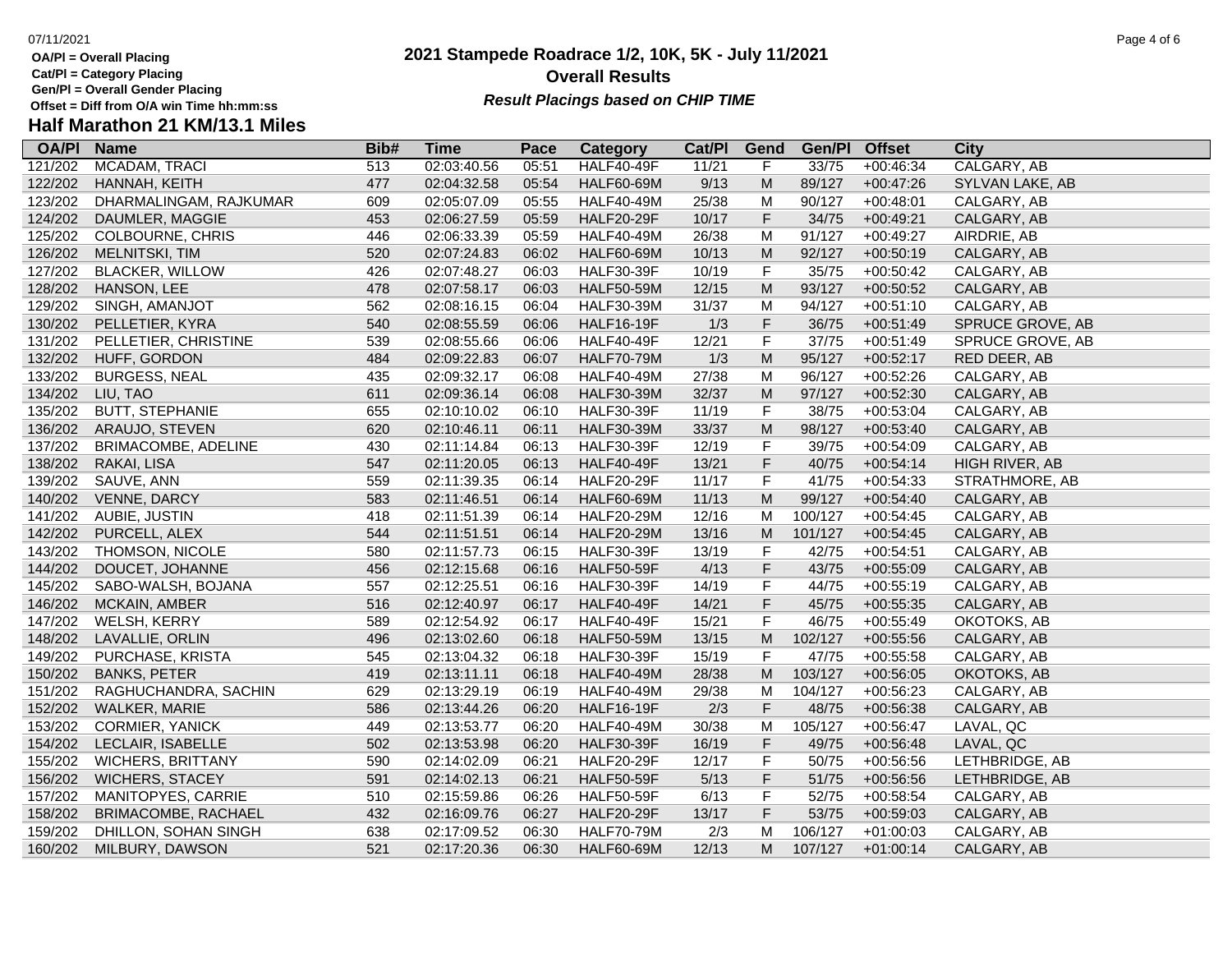**OA/Pl = Overall Placing Cat/Pl = Category Placing**

**Gen/Pl = Overall Gender Placing**

### **2021 Stampede Roadrace 1/2, 10K, 5K - July 11/2021** 07/11/2021 Page 5 of 6 **Overall Results Result Placings based on CHIP TIME**

| <b>OA/PI</b> | <b>Name</b>                | Bib# | Time        | Pace  | Category          | Cat/PI | Gend                                                                                                       | Gen/Pl  | <b>Offset</b> | City                    |
|--------------|----------------------------|------|-------------|-------|-------------------|--------|------------------------------------------------------------------------------------------------------------|---------|---------------|-------------------------|
| 161/202      | JAMES, WENDY               | 624  | 02:18:21.74 | 06:33 | <b>HALF40-49F</b> | 16/21  | F                                                                                                          | 54/75   | $+01:01:15$   | CALGARY, AB             |
| 162/202      | OCHOA, DAISY               | 644  | 02:18:52.21 | 06:34 | <b>HALF20-29F</b> | 14/17  | F                                                                                                          | 55/75   | $+01:01:46$   | CALGARY, AB             |
| 163/202      | QUERALES, EGDALIZ          | 546  | 02:18:58.90 | 06:35 | <b>HALF40-49F</b> | 17/21  | $\mathsf F$                                                                                                | 56/75   | $+01:01:53$   | CALGARY, AB             |
| 164/202      | <b>GONZALEZ, LAURA</b>     | 472  | 02:18:59.15 | 06:35 | <b>HALF50-59F</b> | 7/13   | $\mathsf F$                                                                                                | 57/75   | $+01:01:53$   | CALGARY, AB             |
| 165/202      | AKIF, SULTAN               | 602  | 02:20:13.11 | 06:38 | <b>HALF40-49M</b> | 31/38  | M                                                                                                          | 108/127 | $+01:03:07$   | KLEINBURG, ON           |
| 166/202      | HYDE, TRISTAN              | 487  | 02:20:14.61 | 06:38 | <b>HALF30-39M</b> | 34/37  | M                                                                                                          | 109/127 | $+01:03:08$   | CALGARY, AB             |
| 167/202      | ROGERS, ALEXANDER          | 553  | 02:22:13.43 | 06:44 | <b>HALF40-49M</b> | 32/38  | M                                                                                                          | 110/127 | $+01:05:07$   | CALGARY, AB             |
| 168/202      | ROGERS, ALEXA              | 552  | 02:22:37.07 | 06:45 | <b>HALF40-49F</b> | 18/21  | F                                                                                                          | 58/75   | $+01:05:31$   | CALGARY, AB             |
| 169/202      | LANCIAULT, JEAN-CHARLES    | 492  | 02:22:37.73 | 06:45 | <b>HALF40-49M</b> | 33/38  | м                                                                                                          | 111/127 | $+01:05:31$   | CALGARY, AB             |
| 170/202      | LAVOIE, DOUGLAS            | 497  | 02:23:05.63 | 06:46 | <b>HALF40-49M</b> | 34/38  | M                                                                                                          | 112/127 | $+01:05:59$   | CALGARY, AB             |
| 171/202      | LAVOIE, PAUL               | 498  | 02:23:05.87 | 06:46 | <b>HALF50-59M</b> | 14/15  | M                                                                                                          | 113/127 | $+01:06:00$   | CALGARY, AB             |
| 172/202      | WOODS, SYDNEY              | 597  | 02:23:17.37 | 06:47 | <b>HALF16-19F</b> | 3/3    | F                                                                                                          | 59/75   | $+01:06:11$   | CALGARY, AB             |
| 173/202      | HUNTER, ANDREW             | 486  | 02:24:25.79 | 06:50 | <b>HALF16-19M</b> | 5/5    | M                                                                                                          | 114/127 | $+01:07:20$   | CALGARY, AB             |
| 174/202      | SHAW, GEMMA                | 617  | 02:25:30.27 | 06:53 | <b>HALF30-39F</b> | 17/19  | F                                                                                                          | 60/75   | $+01:08:24$   | LAKE LOUISE, AB         |
| 175/202      | <b>IBEABUCHI, CHINEKWU</b> | 2385 | 02:25:44.87 | 06:54 | <b>HALF40-49M</b> | 35/38  | M                                                                                                          | 115/127 | $+01:08:39$   | CALGARY, AB             |
| 176/202      | <b>BRIMACOMBE, GRETEL</b>  | 431  | 02:25:50.99 | 06:54 | <b>HALF50-59F</b> | 8/13   | $\mathsf F$                                                                                                | 61/75   | $+01:08:45$   | CALGARY, AB             |
| 177/202      | CASEY, JEFF                | 442  | 02:26:03.55 | 06:55 | <b>HALF40-49M</b> | 36/38  | M                                                                                                          | 116/127 | $+01:08:57$   | CALGARY, AB             |
| 178/202      | CHAMBERS, GAIL             | 443  | 02:27:28.46 | 06:59 | <b>HALF50-59F</b> | 9/13   | F                                                                                                          | 62/75   | $+01:10:22$   | COCHRANE, AB            |
| 179/202      | AUGER, SOHKES              | 604  | 02:30:59.75 | 07:09 | <b>HALF30-39M</b> | 35/37  | M                                                                                                          | 117/127 | $+01:13:53$   | CALGARY, AB             |
| 180/202      | GLEN, DYLAN                | 469  | 02:33:59.27 | 07:17 | <b>HALF40-49M</b> | 37/38  | M                                                                                                          | 118/127 | $+01:16:53$   | CALGARY, AB             |
| 181/202      | <b>BLACKER, HOWARD</b>     | 425  | 02:34:32.65 | 07:19 | <b>HALF50-59M</b> | 15/15  | M                                                                                                          | 119/127 | $+01:17:26$   | CALGARY, AB             |
| 182/202      | SINGH, SUKHJOT             | 563  | 02:35:50.50 | 07:23 | <b>HALF20-29M</b> | 14/16  | M                                                                                                          | 120/127 | $+01:18:44$   | CALGARY, AB             |
| 183/202      | DEUTSCHER, NORMAN          | 455  | 02:37:32.08 | 07:27 | <b>HALF70-79M</b> | 3/3    | M                                                                                                          | 121/127 | $+01:20:26$   | SASKATOON, SK           |
| 184/202      | <b>BRADFIELD, TRINITY</b>  | 428  | 02:37:48.08 | 07:28 | HALF40-49F        | 19/21  | F                                                                                                          | 63/75   | $+01:20:42$   | CALGARY, AB             |
| 185/202      | SRAJER, AMELIA             | 571  | 02:37:54.67 | 07:29 | <b>HALF20-29F</b> | 15/17  | F                                                                                                          | 64/75   | $+01:20:48$   | CALGARY, AB             |
| 186/202      | JORDAN, VICTORIA           | 489  | 02:38:18.20 | 07:30 | <b>HALF40-49F</b> | 20/21  | F                                                                                                          | 65/75   | $+01:21:12$   | <b>CRESTON, BC</b>      |
| 187/202      | RIEDIGER, COLBY            | 615  | 02:40:23.75 | 07:36 | <b>HALF20-29M</b> | 15/16  | M                                                                                                          | 122/127 | $+01:23:17$   | CALGARY, AB             |
| 188/202      | WILTSE, MARIANNE           | 594  | 02:41:16.34 | 07:38 | <b>HALF50-59F</b> | 10/13  | $\mathsf F$                                                                                                | 66/75   | $+01:24:10$   | CALGARY, AB             |
| 189/202      | FROSTAD, CHERYL            | 464  | 02:43:25.95 | 07:44 | <b>HALF50-59F</b> | 11/13  | F                                                                                                          | 67/75   | $+01:26:20$   | CALGARY, AB             |
| 190/202      | BATWARA, ABHISHEK          | 423  | 02:46:26.86 | 07:53 | <b>HALF30-39M</b> | 36/37  | M                                                                                                          | 123/127 | $+01:29:21$   | CALGARY, AB             |
| 191/202      | SILVERSTONE, BEV           | 561  | 02:47:48.04 | 07:57 | <b>HALF60-69F</b> | 2/2    | $\mathsf F$                                                                                                | 68/75   | $+01:30:42$   | CALGARY, AB             |
| 192/202      | SMITH, PRESTON             | 564  | 02:48:26.39 | 07:58 | <b>HALF60-69M</b> | 13/13  | $\mathsf{M}% _{T}=\mathsf{M}_{T}\!\left( a,b\right) ,\ \mathsf{M}_{T}=\mathsf{M}_{T}\!\left( a,b\right) ,$ | 124/127 | $+01:31:20$   | SASKATOON, SK           |
| 193/202      | FAHR, HEATHER              | 460  | 02:48:26.40 | 07:58 | <b>HALF30-39F</b> | 18/19  | F                                                                                                          | 69/75   | $+01:31:20$   | CALGARY, AB             |
| 194/202      | CARDONA, MABEL             | 440  | 02:48:57.84 | 08:00 | <b>HALF20-29F</b> | 16/17  | F                                                                                                          | 70/75   | $+01:31:52$   | CALGARY, AB             |
| 195/202      | MAY, LIAM                  | 512  | 02:49:06.24 | 08:00 | <b>HALF20-29M</b> | 16/16  | М                                                                                                          | 125/127 | $+01:32:00$   | CALGARY, AB             |
| 196/202      | <b>BUGEJA, LINDY</b>       | 434  | 02:49:37.39 | 08:02 | <b>HALF50-59F</b> | 12/13  | F                                                                                                          | 71/75   | $+01:32:31$   | CALGARY, AB             |
| 197/202      | GOGOL, BRITTANY            | 470  | 02:52:42.41 | 08:11 | <b>HALF30-39F</b> | 19/19  | F                                                                                                          | 72/75   | $+01:35:36$   | CALGARY, AB             |
| 198/202      | RYDER, SHANE               | 556  | 03:02:01.16 | 08:37 | <b>HALF40-49M</b> | 38/38  | M                                                                                                          | 126/127 | $+01:44:55$   | CALGARY, AB             |
| 199/202      | ZEIJLEMAKER, MARJOLEIN     | 600  | 03:09:13.16 | 08:58 | <b>HALF50-59F</b> | 13/13  | F                                                                                                          | 73/75   | $+01:52:07$   | CALGARY, AB             |
| 200/202      | EAVES, BRYCE               | 458  | 03:14:10.91 | 09:12 | <b>HALF30-39M</b> | 37/37  | M                                                                                                          | 127/127 | $+01:57:05$   | <b>MEDICINE HAT, AB</b> |
|              |                            |      |             |       |                   |        |                                                                                                            |         |               |                         |